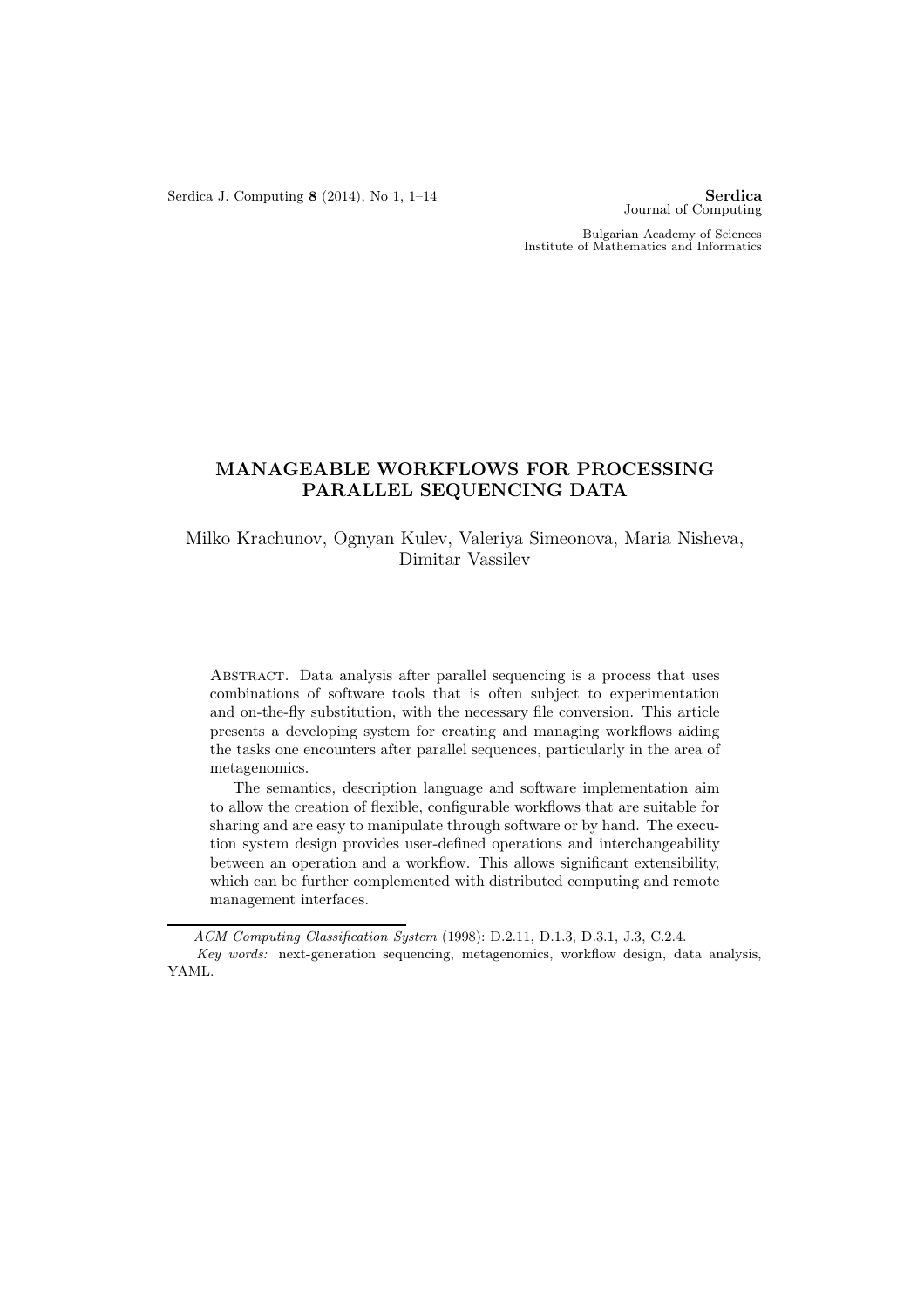1. Parallel sequencing and metagenomics. Parallel sequencing is a technological process to digitise genetic data from biological organisms, producing computer data in the form of sequences of a four-letter alphabet, with each letter corresponding to a different nucleotide base. It produces considerable amounts of genetic data in the form of thousands to millions of short reads ranging from tens to hundreds of bases.

These short reads represent small fragments of the nucleotide sequences found in a biological sample. These reads can be further combined into much larger datasets and sequences during the data processing. This data is subject to various intensive computational operations, including preprocessing and numeric experiments, that often depend on the specific field of research.

De novo genome sequencing takes reads from specific biological organisms that have not been fully sequenced yet and attempts to assemble them into complete organism genomic sequence. It involves working with terabytes of data at once, in a process that involves data processing operations such as clustering the data, aligning the clusters, combining shorter reads into larger contigs from each aligned cluster and attempting to match those contigs into a single genomics sequence [10]. This process has been mostly streamlined in the various software solutions for de novo assembly that implement every required step to assemble the genomes.

In contrast, metagenomics is a newer field that deals with the analysis of short genetic fragments coming from samples of micro-organism communities found in environments such as soil, water basins and various macro-organisms. The full genomic sequencing of these organisms is technically infeasible due to the huge number of organisms and the computational complexity involved [12], so the researchers focus on the biodiversity and the evolutionary relationships between the species, studying them using less precise methods.

Metagenomics still lacks comprehensive procedures and software tools, and it often deals with numerical experiments that are performed without the availability of common well-defined pipelines. The research methods need to be adapted to the emerging sequencing technologies, which focus on full genome sequencing. Thus they require the provisional combination of multiple software programs with experiment-specific fine-tuning. Such combinations are sometimes also necessitated by the computational challenges that metagenomics datasets pose. [4, 12, 13]

The topic of this paper is the development of a solution and a software package for describing metagenomics as well as generic genomics workflows. The presented system provides all the necessary tools to glue various software packages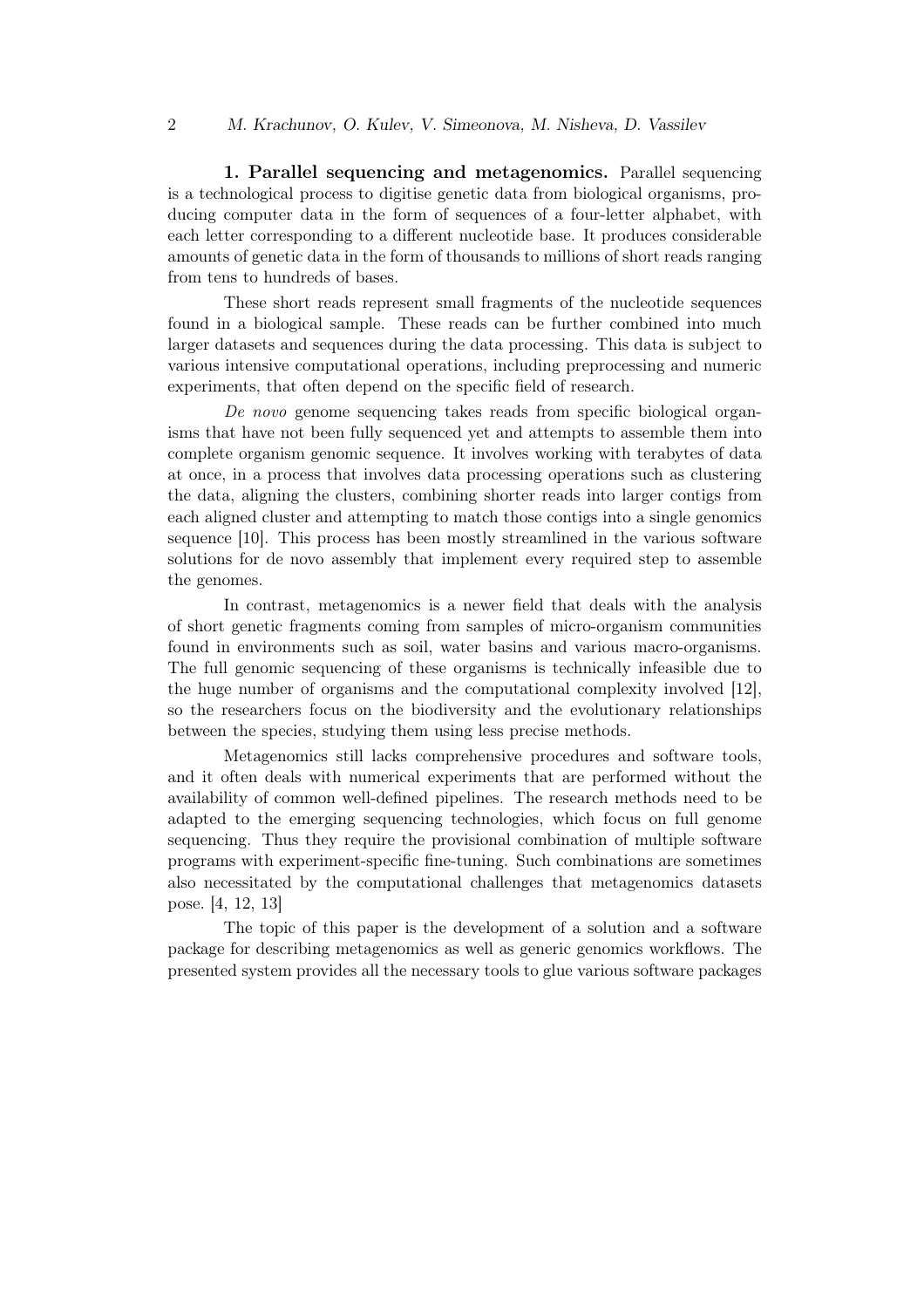together, tune them and provide drop-in replacements as needed. It is utilised within a larger work of designing denoising methods and implementing new quality validation techniques in metagenomics [8]. Work is also done on applying it for analysis of complex de novo sequenced genomes such as hexaploid wheat (Triticum aestivum).

2. Describing operations and data conversions in bioinformatics workflows. A key element to the presented software system is an operation description system that has some similarity to function prototyping seen in some programming languages and interfaces seen in other, but is focused on providing aid to classify compatible operations and suggest any necessary conversions between those operations that could be inferred at run time.

The need for operation and data type descriptions arises during the workflow design. Workflow construction tools would need to be aware of the available operations, together with their input and output datatypes to asses their compatibility. At the same time, workflow static validation tools would need to be able to verify this compatibility on an already completed workflow. Furthermore, a workflow execution framework would benefit from a datatype conversion system to deal with non-consequential incompatibilities.

2.1. Data type descriptions. The common data that is subject to analysis in genomics and related studies are DNA sequences and fragments, as well as aminoacid sequences and fragments. Digitally they are represented as sets of textual strings of a four-letter or a 20-letter alphabet in various formats with different forms of additional metadata. The analysis also has to work with sequences of quality scores, sequence clusters and contigs (larger fragments) in various formats, phylogenetic trees, gene and phenotype ontologies, gene annotations and many others. The main area of research in our larger metagenomics work deals mainly with DNA sequences, clusters and phylogenetic trees (evolution-based hierarchical clustering).

To describe the data types accepted and produced by the workflow operations, an extension of the Python class system is used [3]. Python provides significant extensibility features to classes, including the dynamic creation as well as defining class parent-child relationships using arbitrary expressions that can act as a ready-to-use meta language for defining hierarchies using abstract base classes (ABC) [6, 14].

In Python each standard class A can have multiple direct ancestors and descendants, and a class B is considered a subclass of A if it is  $A$ , or a subclass of any class that inherits A as a base class (ancestor).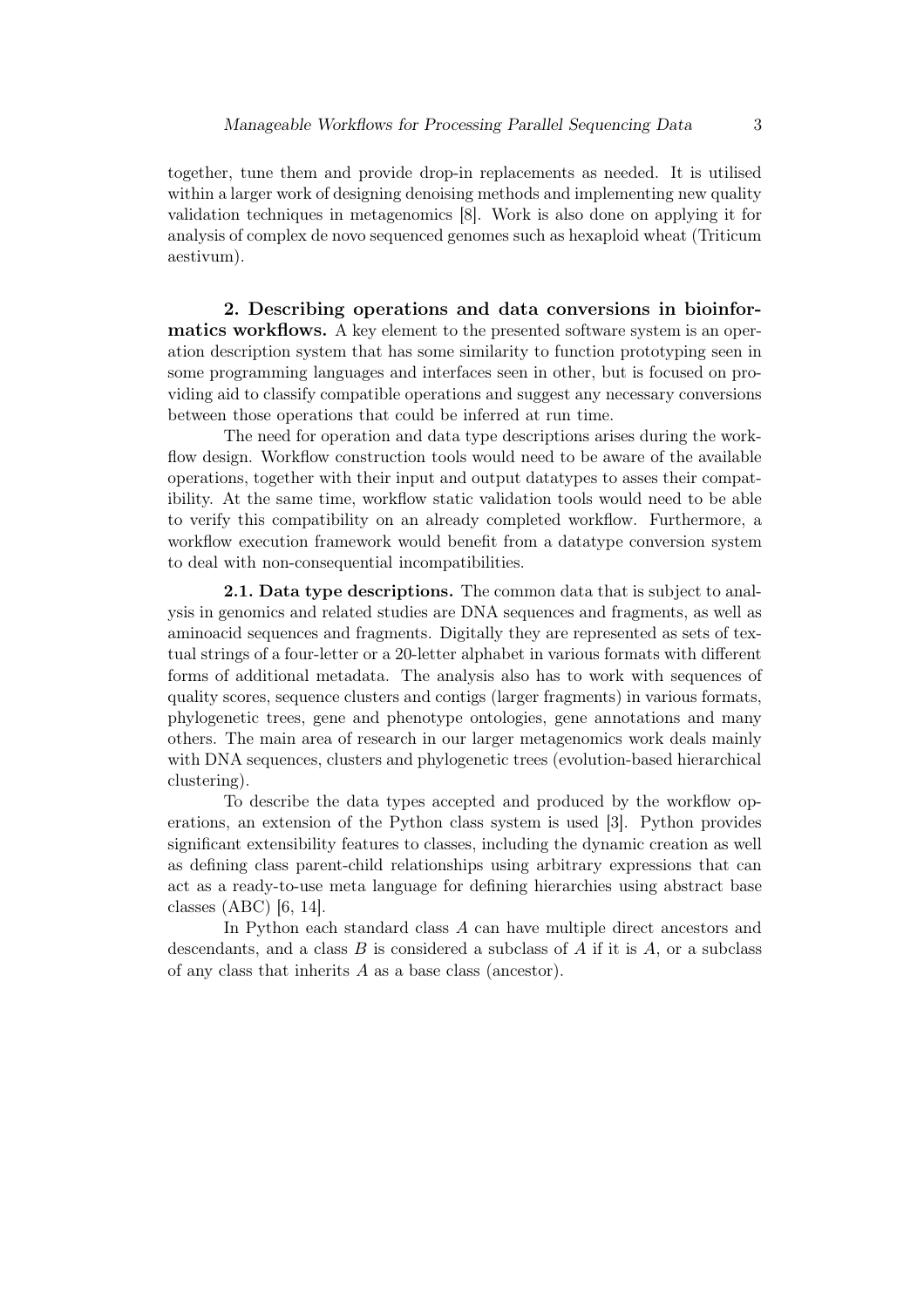For the purposes of creating and validating a bioinformatics workflow, and for the purposes of handling implicit data conversions, we need a collection of ABC classes to describe our datatypes, and a set of extensions thereof. Below we provide a formal description of a portion of the resulting class system, focusing on the extensions introduced as part of our work.

If we are only interested in the class hierarchy, the definition of a class A can be described as following.

$$
(1) \t A : A \subset B_1, A \subset B_2, \ldots, A \subset B_n
$$

The set of class objects  $\{A_i\}$  are subject to two relations—subclass relation, denoted here with  $A_i \subset A_j$ , and membership relation, denoted here with  $x \in A_i$ . Excluding their transitivity, these relations are usually defined explicitly—every class is defined with its superclasses, and every class member is defined with its class. Using the flexibility of the Python ABC, we will introduce extensions that define new implicit rules between special categories of classes.

**Definition 1** (Class itemization). We introduce  $A[B]$  describing the subclass of a container class A whose elements contain only subelements belonging to class B. Element x belongs to  $A[B]$  if and only if it belongs to A, and its subelements belong to B.  $A'[B']$  is a subclass of  $A[B]$  if and only if  $A'$  is a subclass of A and  $B'$  is a subclass of B. Thus we define the class  $A[B]$  as a class whose membership and subclass relations fulfil the following.

(2) 
$$
x \in A[B] \Leftrightarrow x \in A \land \forall i (x_i \in B)
$$

(3) 
$$
A'[B'] \subset A[B] \Leftrightarrow A' \subset A \wedge B' \subset B
$$

The class  $A[B]$  is abstract, it has no actual instances or functionality beyond the thus defined relations.  $A[B_1, B_2, B_3]$  is defined in a similar manner as the container classes A containing triplets of the classes  $B_1, B_2, B_3$ .

(4) 
$$
x \in A[B_1, B_2, \dots, B_n] \Leftrightarrow x \in A \land \forall i \forall j (x_{i,j} \in B_j)
$$

(5) 
$$
A'[B'_1, B'_2, \ldots, B'_n] \subset A[B_1, B_2, \ldots, B_n] \Leftrightarrow
$$

$$
\Leftrightarrow A' \subset A \wedge B'_1 \subset B_1 \wedge \ldots \wedge B'_n \subset B_n
$$

The itemization is defined as an associative operation between our custom classes so that  $A[B[C]]$  is equivalent to  $A[B][C]$ . This follows from the intuitive expectation that an A container of B containers of C elements is itself an  $A[B]$ container of C elements.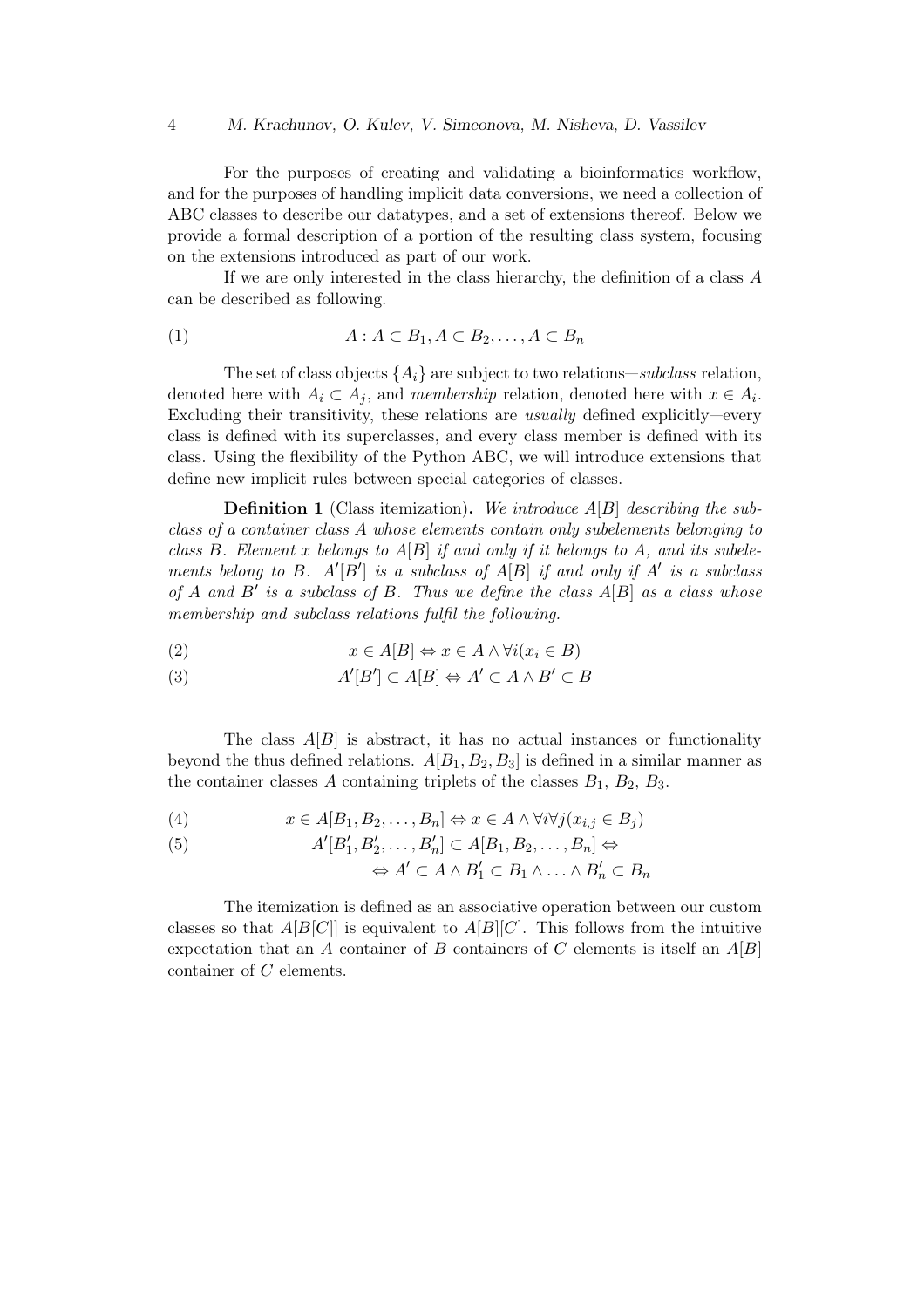**Definition 2** (Class set-like operations). We introduce  $A \cup B$ ,  $A \cap B$ ,  $\neg A$  describing union, intersection and complement of classes respectively. X is a subclass of  $A \cup B$  if and only if X is a subclass of either A or B, a subclass of  $A \cap B$  if and only if it is a subclass of both A and B, and a subclass of  $\neg A$ if and only if it is not a subclass of A. The membership relationship is defined analogously to the subclass relationship.

From a programming perspective, for the type system to be complete, we need to explicitly define some operations between set operation classes, examples of which are listed below.

- $\neg A$  is a subclass of  $\neg B$  if B is not a subclass of  $\neg A$ .
- $A \cup B$  is a subclass of  $C \cup D$  if both A and B are subclasses of  $C \cup D$ .
- $A \cap B$  is a subclass of  $C \cap D$  if either A or B is a subclass of  $C \cap D$ .

Definition 3 (Constant classes). Constant classes are classes that have only one constant as an instance, e.g.  $C = \{4\}.$ 

Classes defined through itemization, set operation or constants are considered composite classes. In the software implementation, for all the non-composite abstract classes defined in our typing systems, we can register an arbitrary number of regular Python classes, or our own abstract classes as explicitly defined subclasses of the said abstract class. The system also supports registering Zope interfaces that are sometimes used in Python programs to denote class features instead of subclassing.

For example, we can define the abstract class Sequence and register the Python classes *list, tuple* as sequences, which signals our typing system that every list or tuple is a Sequence in the same manner as Python's ABC.

The most commonly used datatype our software deals with is BioSequences datatype which refers to a collection of nucleotide or aminoacid sequences stored in a file on the disk in an arbitrary sequence format, in a network resource or in memory. A naturally compatible datatype would be list[BioSequence] which describes a list of BioSequence objects, and we would like to be able to implicitly convert between the two.

**2.2. Type conversions.** Let's define the  $BioSequencesLike$  abstract data class as the composite class  $BioSequences \cup Sequence[BioSequence]$ . We would like to define the conversation  $BioSequencesLike \rightarrow BioSequences$  by registering a function that handles this conversion. Upon encountering an operation that requires a BioSequences object or a parent of it that has been instead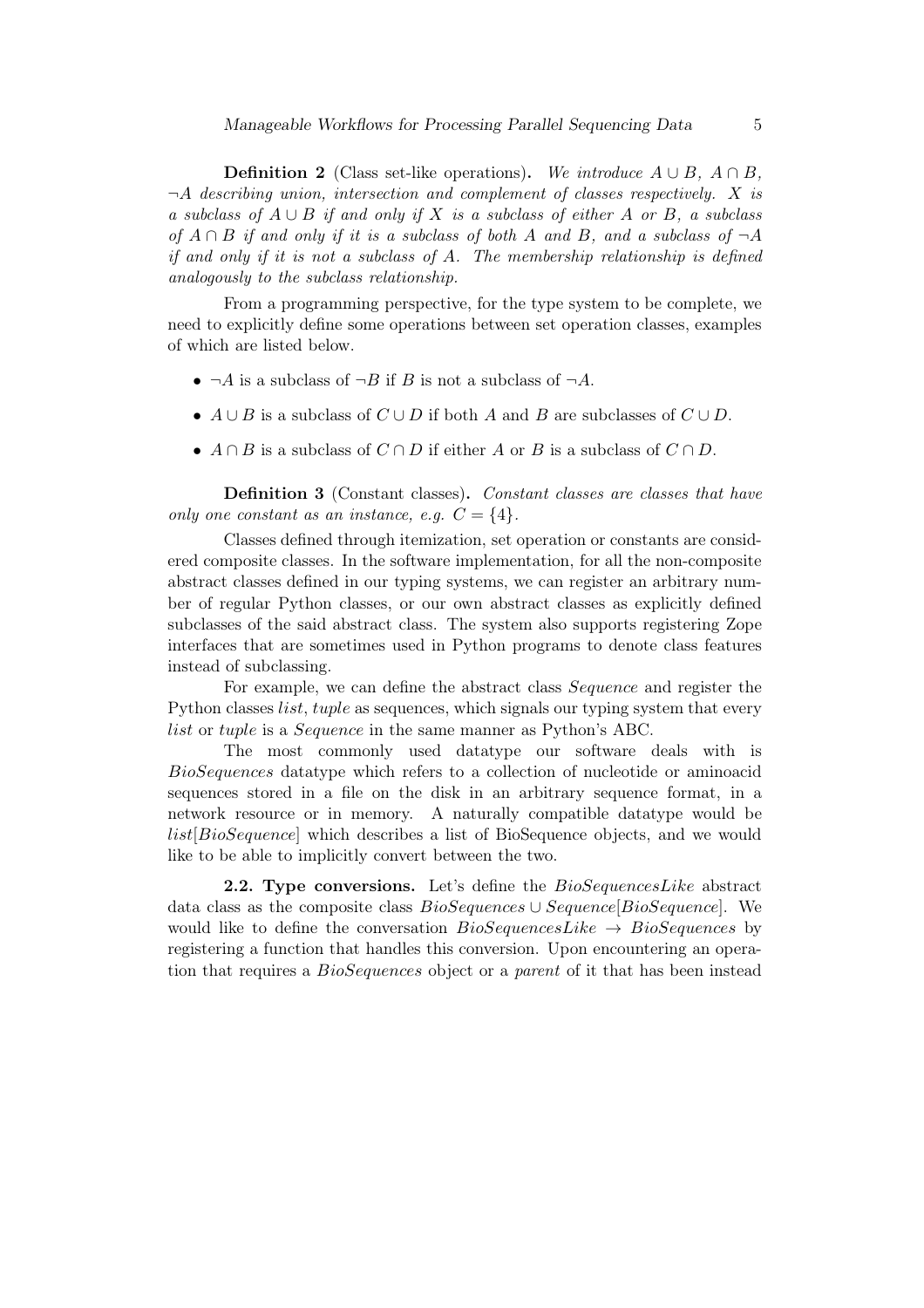provided a BioSequencesLike or a child of it, the defined convertor function for  $BioSequencesLike \rightarrow BioSequences$  would be implicitly included in the workflow execution.

The convertors are registered by their target class. Let's assume a method accepting class A as input is instead provided with data of class B that is not a subclass of A. The type resolver looks for all convertors registered for the A target class or one of its subclasses. Then it selects those with a source that is a superclass of B. They are sorted by the generation distance between the convertor source class and  $A$ , and the convertor that is the most specific (closest to  $A$ ) is chosen.

### 2.3. Service, method and function prototypes.

**2.3.1. Function prototypes.** Using the available classes in our typing systems, we would like to define the signatures of the functions that would execute bioinformatics operations. A potential prototype signature would look like:

(6) alignment-multiple : align(sequences : BioSequencesLike)  $\rightarrow$ 

 $\rightarrow BioSequences$ 

2.3.2. Method and serivce prototypes. Instance methods in Python are simply functions that are attributes of a class instance. We define service prototype as a class that contains function prototypes as attributes instead of regular methods. Each service prototype is attached to a named service, for example a service prototype with the align method defined above can be registered for the multiple-alignment service. This service can have multiple providers which are required to accept calls to align with the same signature.

In other words, a collection (or a class) of method prototypes is called a service, and any class that accepts calls with the signatures defined by these prototypes is called a provider. In this they are very similar to the concept of interface and class in languages such as Java. Unlike interfaces, these service descriptions are not used for any explicit type checking or software validation, but for providing a user interface to create links between the different services, as well as to discover service providers by their type.

When a class is registered as a provider for the multiple-alignment service, its methods are not checked if they match the prototypes (which with the Python's ability to dynamically create custom methods is counter-productive), and the service is not flagged as an interface the class implements. On the contrary, the provider is inserted into the service and will be used as a default provider if it has the highest priority among other providers, and the service is exposed to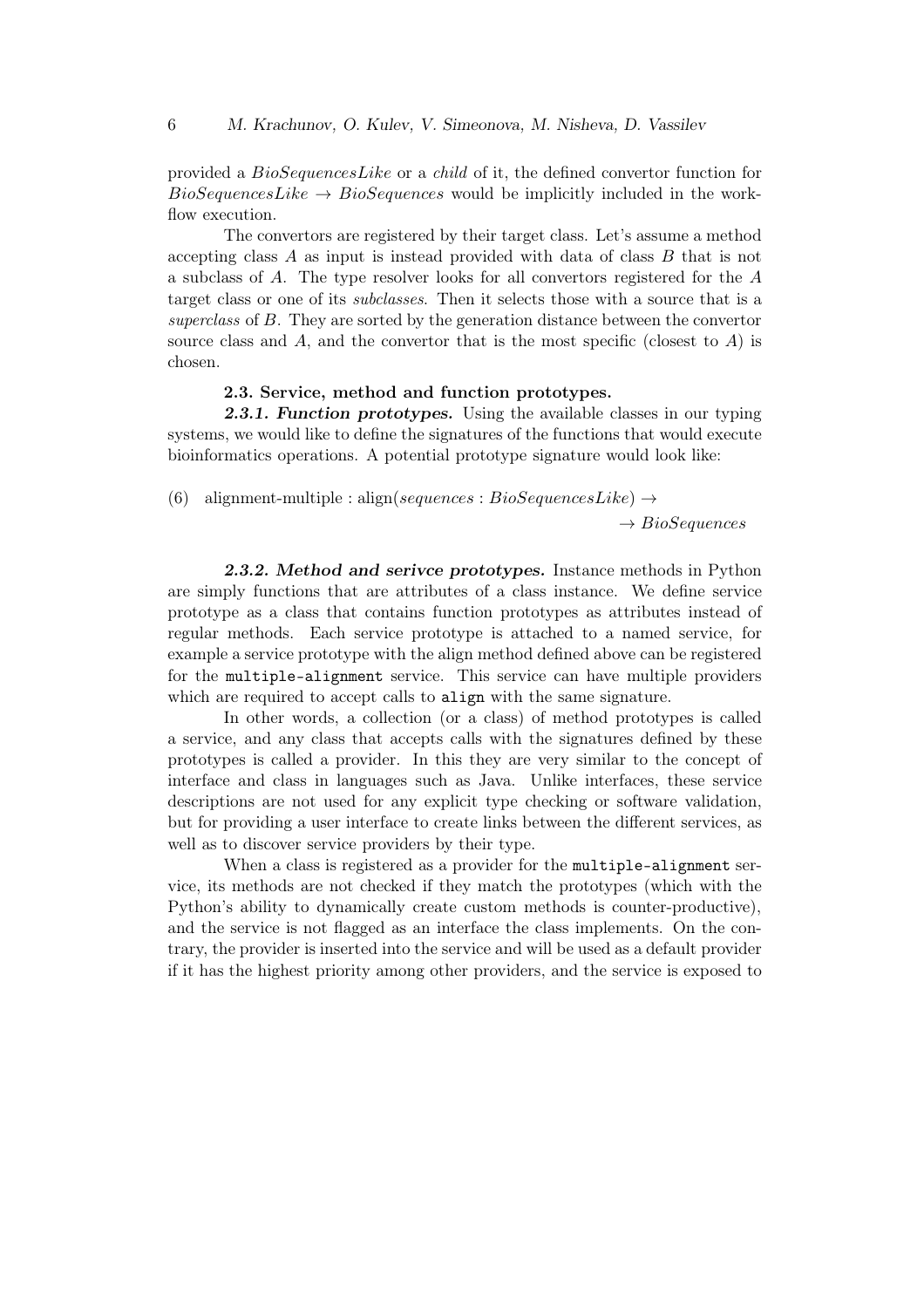the user as the highest-level interface to the provider's methods, which is allowed to remain unexposed.

It should be noted that the majority of the used hierarchical operations, including typing, type conversions, service discovery and provider discovery, do not depend on the linear ordering of the classes in the hierarchy. For anything that does, the C3 linearisation [1] of the hierarchy will be used, as it is used for the Python method resolution order. Presently, this only happens for the implementation of the providers and data types, and for assigning service priorities. If any extensions to the workflow system itself happen to depend on this, they will likewise be using an order based on the same algorithm, however the class extensions defined here are not prone to such ordering, so such extensions to the typing system would need significant further work.

3. Workflow. The core part of this paper and the respective software package is the workflow description. The workflow is described as a collection of dataset definitions. The dataset definitions can refer to an explicit data input that is stored on the disk, or to an implicit dataset that is a result of an operation performed over other datasets. Each operation can include complex functionality, comprising mapping an operation over a sequence of datasets or reducing an operation of two datasets over a sequence of datasets.

Like the operation descriptions, the workflows are described in the YAML [2] object notation language. And like operations, any loaded workflow has parameters and methods corresponding to the datasets stored inside with their own prototypes. They provide a service and can be called from other workflows.

The following types of datasets are recognized.

### 3.1. Target datasets.

**3.3.1. Input dataset.** A *input dataset* (or *input value* for simple datatypes) is available before the execution of the workflow, either in a file, internet URL or the execution of another workflow, or it is specified by the user. It is a parameter of the workflow.

The following YAML code defines a source input named source and has a type of BioSequences. Since it is not optional, it doesn't need a default value to be specified, and key doesn't need to be specified because it matches the dataset name.

## source: {category: input, optional: false, type: biosequences, key: source}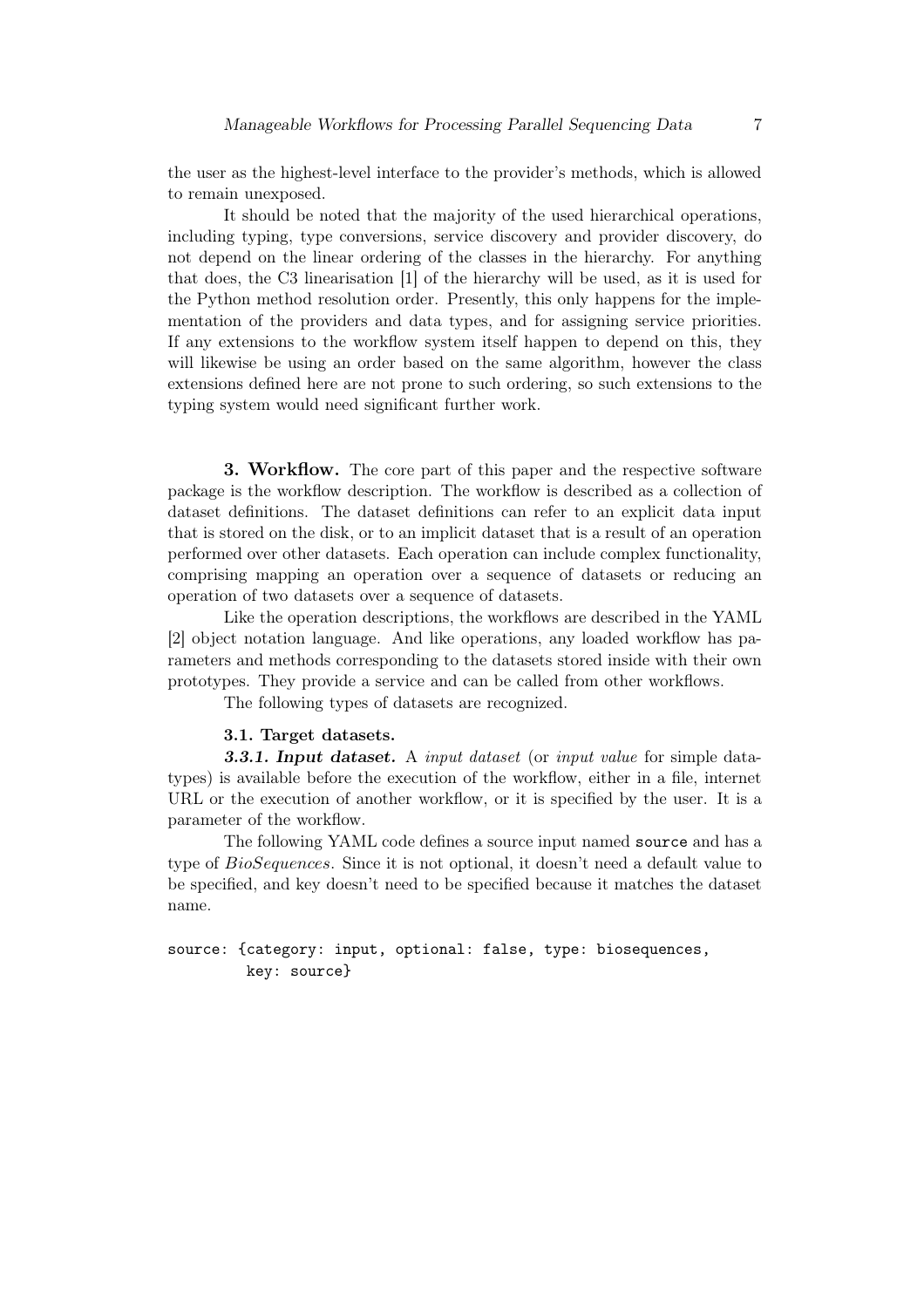3.1.2. Implicit operation dataset. A implicit operation dataset is a dataset that does not exists when the execution of the workflow starts (except for caching), but is generated from other datasets within it (implicit or input) using a single method from a given service.

It specifies the method that needs to be called, and its arguments as either references to other datasets using the special YAML type !ref, or by using explicit values supported by YAML. The following examples will use *alignment* − multiple : align from  $(6)$  to align the dataset input and thus produce the dataset aligned, and will also provide a clustered dependent of aligned that is passed through clustering.

```
aligned:
```

```
category: operation
method: alignment-multiple:align
arguments: {sequences: !ref source, quality: 0}
```
clustered:

```
category: operation
method: clustering:cluster
arguments: {sequences: !ref aligned,
            threshold: !optional-input threshold}
```
The aligned datasets has a type  $BioSequences$ , while the clustered one has a type Sequence[BioSequences], because it contains multiple clusters of sequences. Note that the !ref and other input expansions can be applied to the method as well, allowing for the chosen method or class to be parametrised, but this can break certain forms of static checking in strict mode, and better tools for achieving the same goal are under presently consideration.

The input and optional-input extensions can be used to define input datasets and data values in-place. Usually, only the key name is specified, and the datatype is inferred from the executed operation, but the full syntax from 3.3.1 can also be used. The datasets and data-values defined in-place are not available to other operations or to the workflow users as output.

Optional parameters of the underlying operations are automatically exposed as in-place inputs under a key denoting the implicit operation dataset and its parameter. For example, the clustered.threshold key can be used in the absense of an explicit in-place input.

3.1.3. Implicit mapped dataset. An implicit mapped dataset is a dataset that is produced after multiple executions of a method of a given ser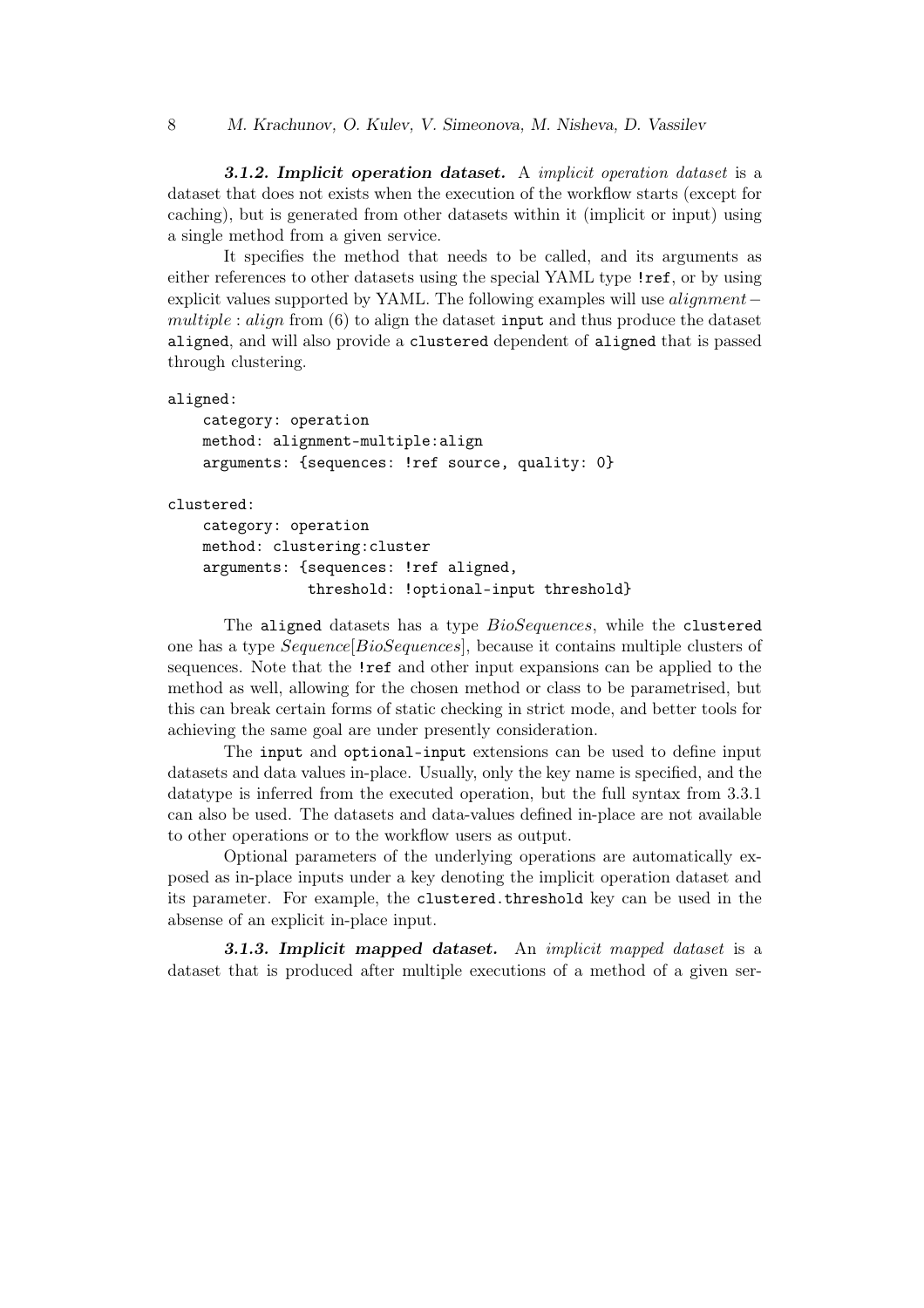vice. The source dataset needs to be a Sequence, ItemStore, or ItemGenerator, and the resulting dataset can be converted to any of the three depending on the context. The result is a series containing the results from the application of the methods, represented inside an ItemGenerator.

Mapped datasets can be constructed using either the map-operation dataset category, or using the iterate extension to the regular operation dataset category. The following shows examples how both modes can be utilised to align the clusters from the previous example.

```
realigned:
```
category: map-operation iterate-over: !ref clustered method: alignment-multiple:align arguments: {sequences: !current}

#### realigned:

category: operation method: alignment-multiple:align arguments: {sequences: !iterate:main clustered}

The iterations can be named, and if you include multiple names, multiple iterations will be executed, if the same name is used it simply refers to the same iterate (but it needs to come from the same dataset).

**3.1.4. Implicit reduced dataset.** An *implicit reduced dataset*, like the mapped dataset, is generated from the elements in another set after the application of a given operation. However, the operation is binary, and it is applied to the result so far, and the next element in it.

Here is an example that uses group alignment to merge all datasets from the aligned clusters in the previous example to construct one big aligned dataset.

```
merged:
```

```
category: reduce-operation
iterate-over: !ref realigned
method: alignment-group:align
arguments: {sequences1: !left, sequences2: !right}
```
merged:

```
category: operation
method: alignment-group:align
```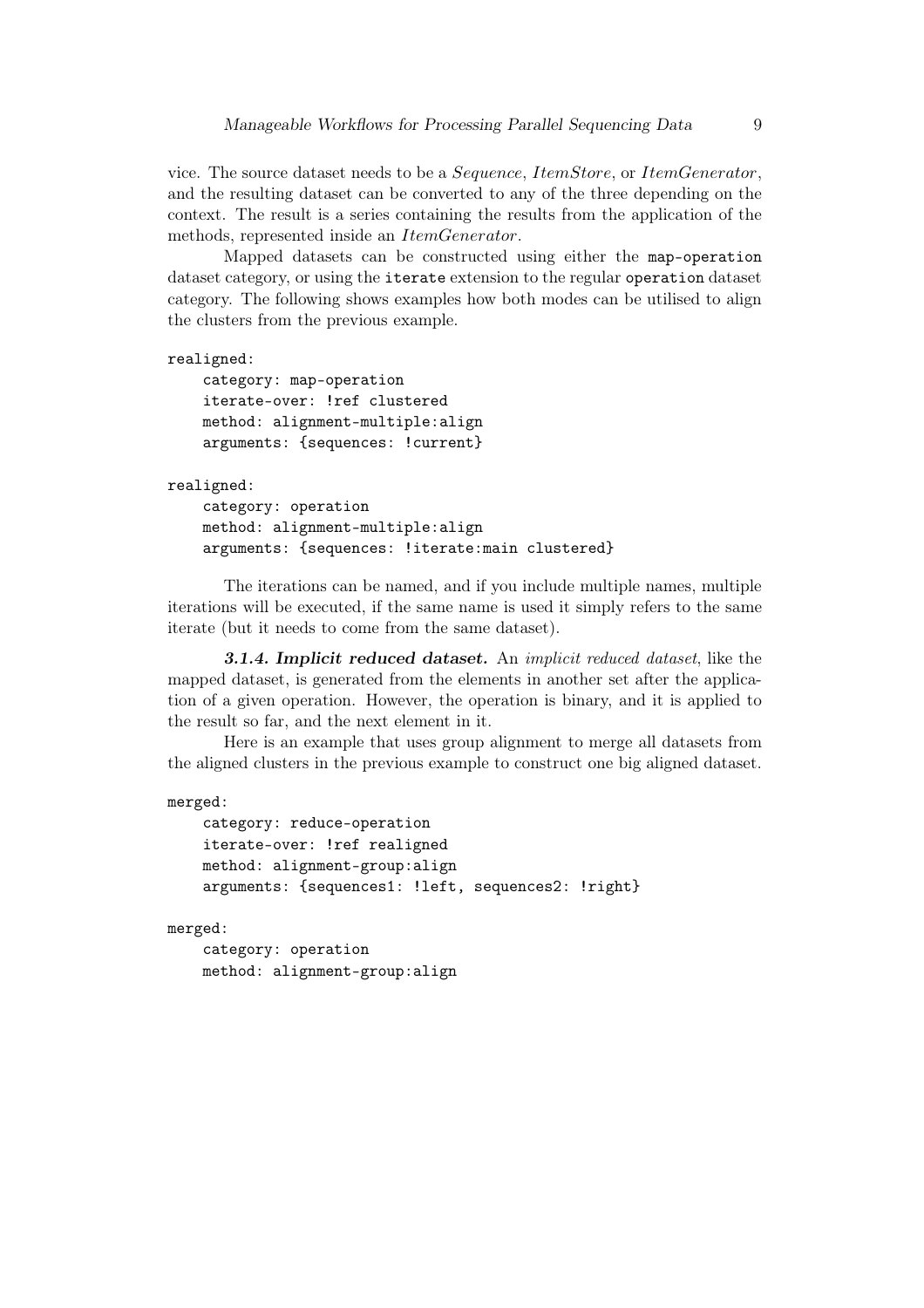arguments: {sequences1: !reduce-left:main clustered, sequences2: !reduce-right:main clustered}

Like mapped dataset, this can also use the reduce-operation category as well as the implicit reduce-left and reduce-right extensions for the regular operation.



Fig. 1. Example "quickalign" workflow

If all the examples from above are merged into a workflow named quickalign as shown on Figure 1, the merged dataset can be accessed as a service method and has the following prototype.

(7) quickalign : merged $(input : BioSequenceLike) \rightarrow BioSequences$ 

3.2. Workflow dependency resolution. Upon requesting a dataset, a dependency graph is constructed. The neighbours of our datasets are the datasets required to construct it with the defined operatons. The directed graph is searched for loops. As loops define cyclic dependencies, they would make the workflow unresolvable and the program will produce an error. If the workflow dataset is resolvable, all operations along the descendants of the requested dataset are executed. At every point where there is a type mismatch, one of the following things happens.

- 1. If a convertor is available, it is implicitly inserted into the dependency graph, unless implicit conversation has been disabled.
- 2. If the workflow is running in non-strict mode, a warning is produced and the operation is directly provided with the incompatible input, allowing it to produce its own error. All parts of the workflow that wouldn't generate an error are executed, and should caching of intermediate results be enabled, those intermediate results will be already ready for future executions.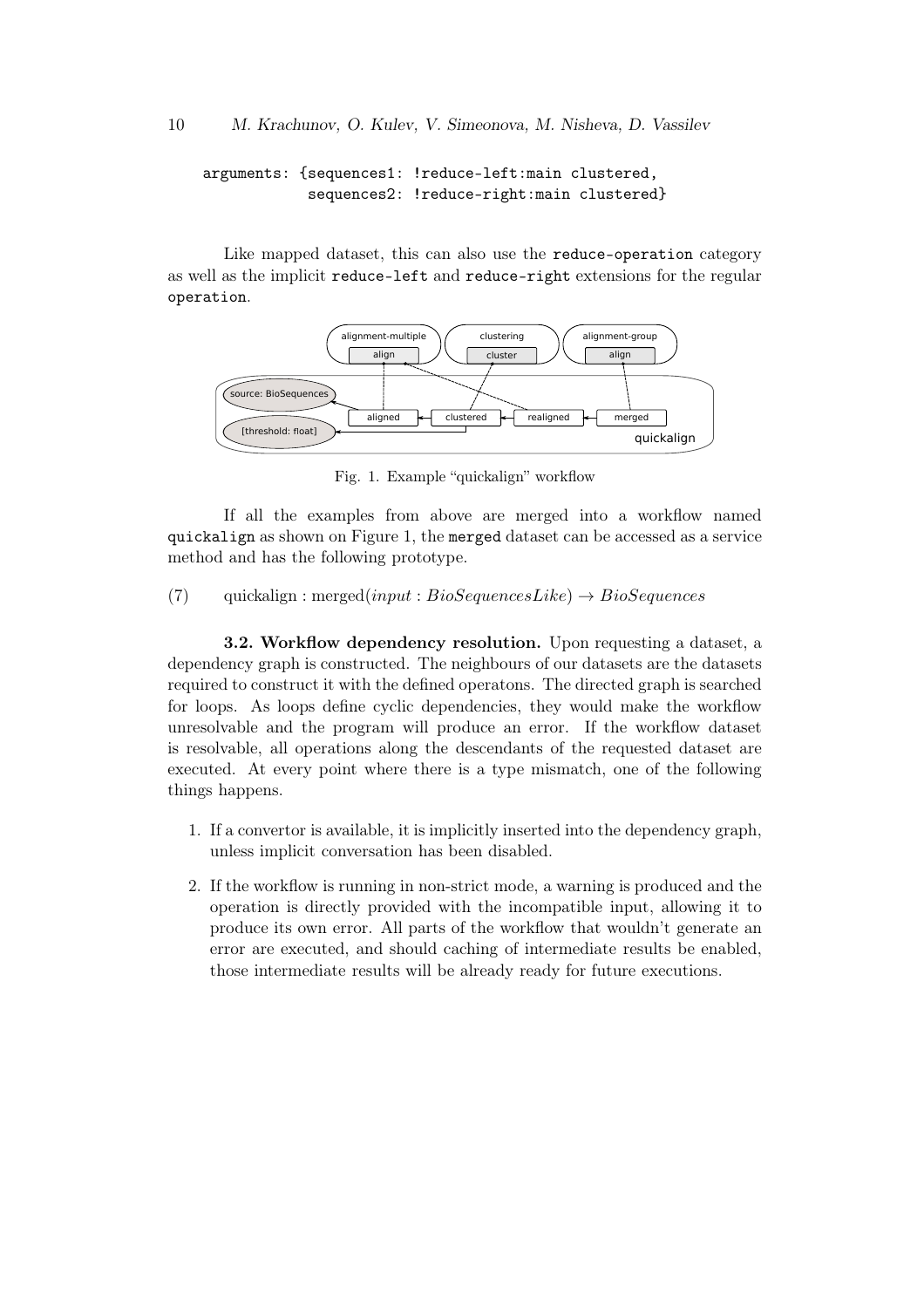3. If the workflow is running in strict mode, an error is generated before any portion of the workflow has been executed.

Note 1. Format conversion between different file formats is not handled by the convertors described here, as the data storage classes provide the necessary tools to request the data in the needed format. The convertors are used in cases where the data is not explicitly available, for example if it is provided by a database reference, or if a file providing several types of data is available but does not have an explicit data format. It is also used for any conversions required for the complex workflow operations such as map and reduce that need iterate over sequences of data.

### 4. Extensibility and application.

4.1. Definition of external services. The interchangeability between workflows and service providers is one way to define custom composite services that are a combination of already available service. A much higher level of extensibility will be achieved if the definition of arbitrary services is also supported.

The present software implementation of the workflow execution system provides factories for making services and providers, which are at present only for specific categories of services, which limits flexibility. An example of a YAML definition using a specific factory is shown below. It should be noted that this is not integrated into the workflow description language itself so far.

```
alignment-multiple-muscle:
```

```
factory_name: alignment-multiple-cmdline
commandline: muscle -in {input} -out {output} -quiet {options}
options: {diagonals: !switch -diags,
          max_hours: !option:int -maxhours {0:d}}
```
This template factory system will be retained for its convenience, but it will be extended to allow arbitrary command-line tools to be used in the definition of arbitrary services. This will happen either through the introduction of a general purpose factory, or by providing means to define new factories, but this is subject to further research.

4.2. The application of the workflow system. The presented system allows users to define flexible workflows for processing genomics data as well as other data in bioinformatics. They are configurable through parameters, which allows fine-tuning for specific applications. They can be easily shared between users,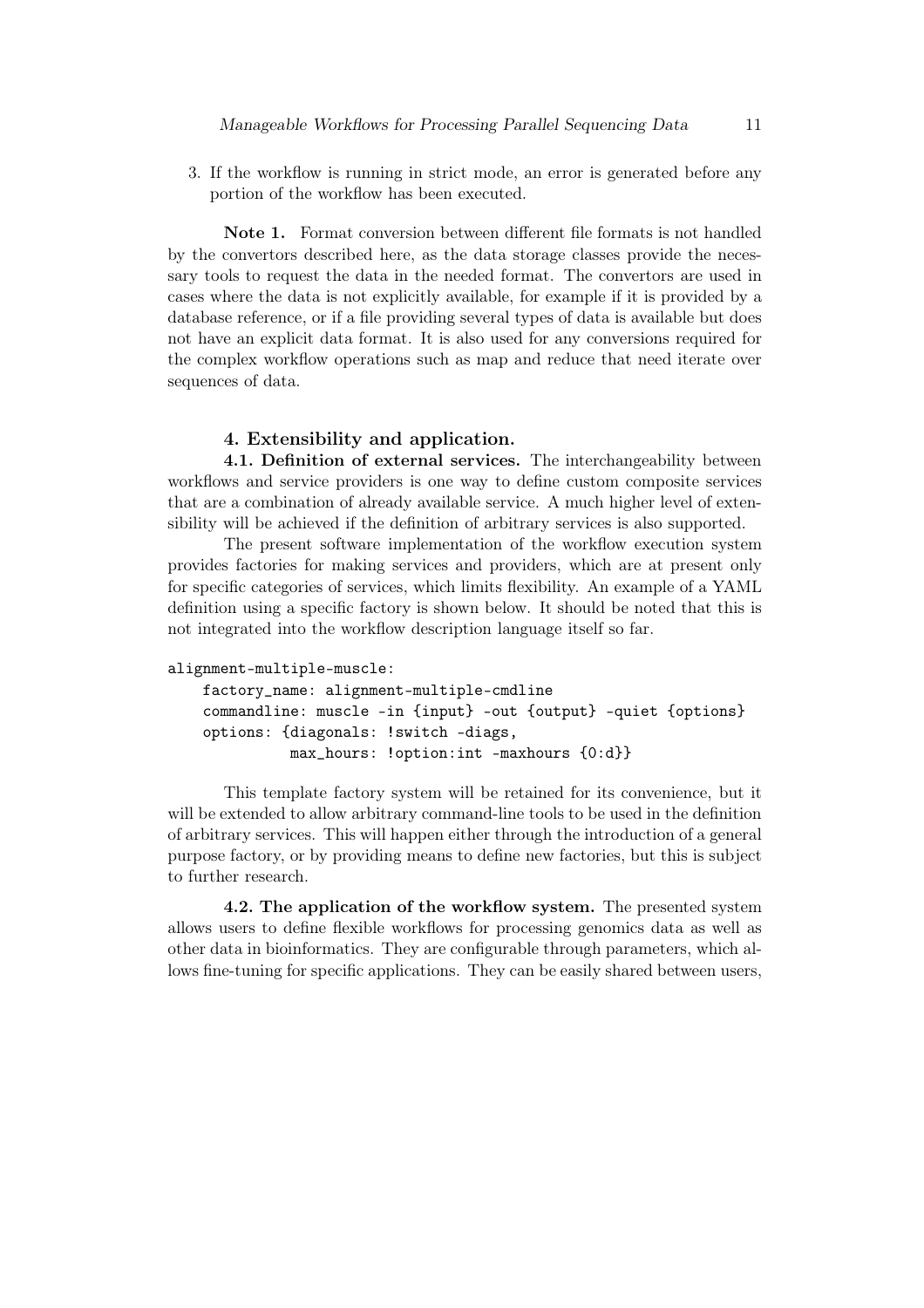and the interchangeability between a workflows and operation services makes it easy to combine them arbitrarily, contributing to their flexibility. The ability to change service providers through parameters also contributes to this.

The use of a widely supported object notation like YAML facilitates the development of software to handle these workflows. It is easy to implement programs that can read, write or edit them, partially or in full. It can be used to implement a graphical tool for constructing and modifying them, as well as alternative execution frameworks that can run them.

The ability to add arbitrary processing operations will significantly increase this extensibility and flexibility.

5. Software details. The software developed to implement the workflow system presented in this article is written for Python 2.7, using the Twisted framework [15] to provide for the asynchronous execution of the networking tools, as well as for future support of distributed computing, remote management of the execution system, and as dataset and potential workflow exchange.

It consists of a modular library and a couple of execution commandline scripts. The library has separate modules with the service and provider registry, including the functions to load services and providers from the YAML operation descriptions. It provides a basic workflow executor module that builds the dependency tree and processes all the datasets along it. It also includes a YAML workflow loader that registers the workflows as services and the executor as their provider. Caching and distributed computing, which would be part of the provider module, are pending development. The two scripts allow the execution of a workflow over a single dataset, or a directory of multiple datasets respectively.

It will be released as free software under the  $X11$  license<sup>1</sup> once all the components presented in this article are all in place and allow the formats and APIs are reasonably finalised.

The staging software implementation can perform metagenomics data analysis operations. It supports multiple alignment through MAFFT [7], MUS-CLE [5], and sequence clustering through CD-HIT [11]. Arbitrary alignment and clustering tools are also supported. It includes an error detection and correction algorithm [8, 9] that is developed together with the workflow system.

6. Conclusion. An approach for defining manageable bioinformatics workflows has been suggested. A software implementation of this approach is

 $^{1}$ http://www.xfree86.org/3.3.6/COPYRIGHT2.html#3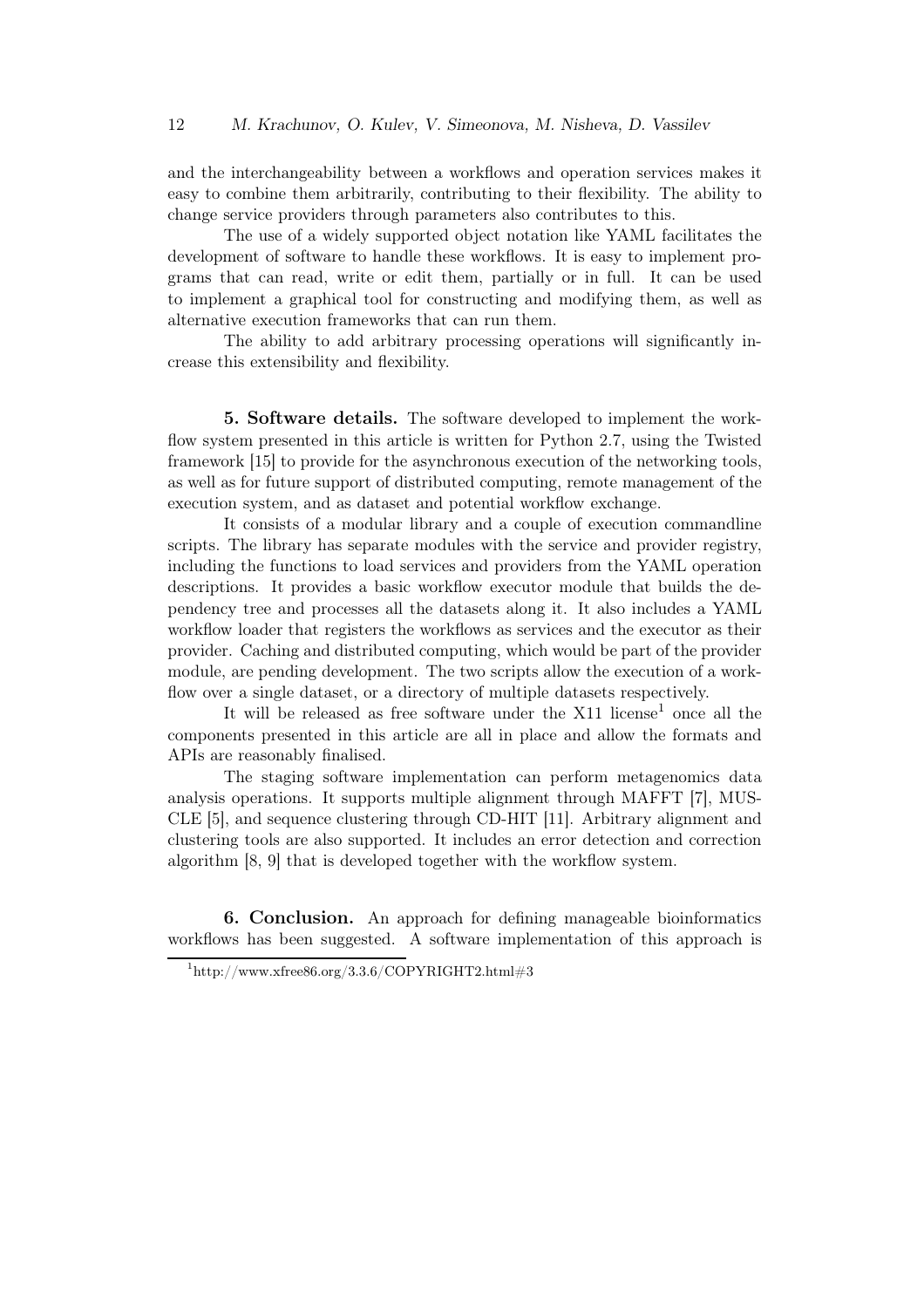being developed, and its staging version can perform multiple sequence alignment, clustering and error detection on metagenomics data. The format aims to be flexible and extensible, as well as to provide manageability by allowing very narrow fine-tuning of every step in the workflow. The workflow execution system has been designed with distributed computing, and well as network and web support.

The presented systems gives a tool that aids bioinformaticians, particularly those that perform analysis on metagenomics data. It provides integration between genomics and bioinformatics processing software packages, and allows them to be included in complex workflows. The workflow language is susceptible to visualisation, which allows users to illustrate their workflows in a way accessible to researchers who are not informaticians. The descriptions can be shared and can reference one another, allowing researchers to share and combine solutions in different Bioinformatics problems.

### **REFERENCES**

- [1] Barrett K., B. Cassels, P. Haahr, D. A. Moon, K. Playford, P. T. Withington. A Monotonic Superclass Linearization for Dylan. In: Proceedings of the OOPSLA'96 Conference, ACM Press, 1996, 69–82. doi: 10.1145/236337.236343
- [2] BEN-KIKI O., C. EVANS, I. DÖT NET. YAML Ain't Markup Language (YAML). Version 1.2, 3rd Edition, Oct. 2009. http://yaml.org/spec/1.2/spec.html,December2013
- [3] CHATURVEDI S. Python Types and Objects. 2009. http://www.cafepy.com/ article/python\_types\_and\_objects/index.html, December 2013
- [4] Desai N., D. Antonopoulos, J. A. Gilbert, E. M. Glass, F. Meyer. From genomics to metagenomics. Current Opinion in Biotechnology, 23 (2012), 72–76.
- [5] EDGAR R. C. MUSCLE: a multiple sequence alignment method with reduced time and space complexity. BMC Bioinformatics, 5 (2004), No. 1, doi: 10.1186/1471-2105-5-113
- [6] Guido van Rossum T. Introducing Abstract Base Classes. Python Developer's Guide, 2009. http://www.python.org/dev/peps/pep-3119
- [7] Katoh K., K. Kuma, H. Toh, T. Miyata. MAFFT version 5: improvement in accuracy of multiple sequence alignment. Nucleid Acid Research, 33 (2005), No. 2, 511–518.